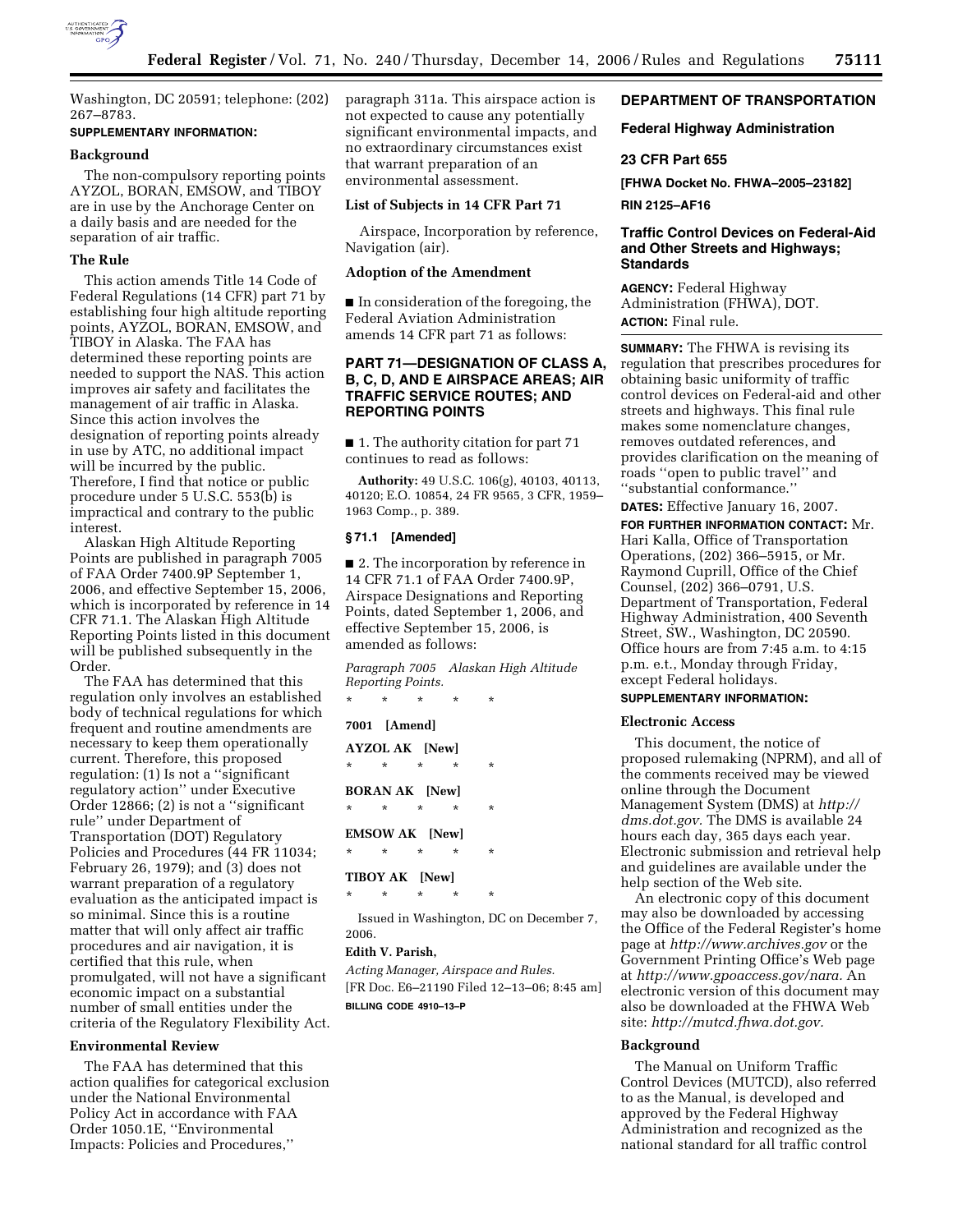devices installed on any street, highway, or shared-use path open to public travel in accordance with 23 U.S.C. 109(d) and 402(a). It is incorporated by reference into the Code of Federal Regulations at 23 CFR part 655. The FHWA proposed a number of changes to 23 CFR 655 in order to update its regulations. The FHWA proposed removing certain outdated references, making certain nomenclature changes, and providing clarification of certain terms.

# **Discussion of Comments Received to the Notice of Proposed Rulemaking (NPRM)**

On April 25, 2006, the FHWA published a NPRM in the **Federal Register** at 71 FR 23877 to provide an opportunity for public comment on the proposed changes to 23 CFR part 655. In response to the NPRM, the FHWA received comments to the docket from 20 entities, including 4 national associations, 8 State transportation agencies (California, Maryland, Michigan, North Carolina, Ohio, Oregon, Washington, and Minnesota), 2 city transportation agencies (City of Phoenix and City of Tucson), 1 private company (KDD and Associates), and 4 private individuals. The national associations included the American Association of State Highway and Transportation Officials (AASHTO), the Advocates for Highway and Auto Safety (AHAS), the American Traffic Safety Services Association (ATSSA), and the National Committee on Uniform Traffic Control Devices (NCUTCD). One of the 20 docket submissions was a request from the NCUTCD for a time extension of the docket comment period. In response to this request, on June 14, 2006, the FHWA published a notice in the **Federal Register** at 71 FR 34297 to extend the comment closing date from June 26, 2006, to July 21, 2006.

While four of the docket submissions addressed all of the proposed changes, the majority of the letters to the docket addressed specific proposed changes. The FHWA considered each of these comments in adopting this final rule. These issues are identified and addressed under the appropriate section below.

# **Section-by-Section Discussion of Changes**

# *Section 655.601 Purpose*

The FHWA is removing the reference to the Standard Alphabets for Highway Signs (SAHS) by removing paragraph (b). The SAHS, 1966 Edition, is outdated and no longer exists as a separate document. The FHWA now publishes the SAHS as part of the

Standard Highway Signs (SHS) Book. The SHS Book is referenced in MUTCD Section 1A.11 and throughout MUTCD Part 2. The SHS Book is also posted on the MUTCD Web page at *http:// mutcd.fhwa.dot.gov.* The FHWA received five comments in support of this change and no comments opposed. This change will be adopted without modification in the final rule.

### *Section 655.603 Standards*

#### ''Open to Public Travel''

The FHWA is revising the language in 23 CFR 655.603(a) to clarify that, for the purpose of MUTCD applicability, the phrase ''open to public travel'' includes toll roads and roads within shopping centers, parking lots, airports, sports arenas, and other similar business and recreation facilities that are privately owned but where the public is allowed to travel without access restrictions. Military bases and other gated properties where access is restricted and private railroad grade crossings are not included in the term ''open to public travel.''

Eleven comments generally supported this clarification but offered potential areas of concern for consideration by the FHWA, and one comment opposed this clarification. Based on the comments received, the FHWA has modified the clarification to include parking lots on the list of examples where the term ''open to public travel'' applies, and to include military bases and other gated properties as examples of what is not included in the term. We have also indicated that the clarification of ''open to public travel'' is for the purpose of MUTCD applicability only. It is important to note that FHWA's intent is only to provide some general examples of what is meant by ''open to public travel'' because we recognize that it would not be possible to list them all.

Of the 11 docket comments in support of this clarification, some expressed the following concerns: (1) This could create an unreasonable State responsibility to mandate compliance without the necessary authority; (2) Without enforcement, the intent of this change would be undermined; (3) It is not reasonable to expect all private property owners to have the means and expertise to place and maintain standard traffic control devices; and (4) The language needs to consider State law.

The FHWA does not believe it is necessary for State and/or local highway agencies to have specific authority or enforcement responsibility for traffic control devices on private roads. This change to 23 CFR part 655 does not

require State or local agencies to police the private properties open to public travel to ensure compliance with the MUTCD. However, this change does make it clear that private roads open to public travel are subject to the same traffic control standards as public streets and highways. Therefore, owners or parties responsible for such private roads are encouraged to bring the traffic control devices into compliance with the MUTCD and other applicable State Manuals.

The FHWA believes that the change to 23 CFR 655.603(a) will clarify the application of this term, create awareness of the applicability of the MUTCD to certain private properties, improve safety, and increase the uniformity of traffic control devices on roads used by the general public.

#### ''Substantial Conformance''

23 CFR 655.603(b)(1) provides that where State or other Federal agency MUTCDs or supplements are required, they shall be in ''substantial conformance'' with the National MUTCD as approved by the FHWA Division Administrator. The FHWA proposed to define ''substantial conformance'' to mean that the State MUTCD or supplement shall conform as a minimum to the standard statements included in the National MUTCD. Standard statements in the MUTCD describe required practices and are indicated by the term ''shall.'' The FHWA also proposed to define ''substantial conformance'' to mean that the guidance statements contained in the National MUTCD also are expected to be in the State Manual or supplement unless the reason for not including it is satisfactorily explained based on engineering judgment or a documented engineering study. Guidance statements in the MUTCD describe recommended practices and are indicated by the term ''should.'' Under the proposed definition, a State Manual or supplement could not be less prescriptive than the MUTCD but it could be more prescriptive; meaning, for example, that a guidance or ''should'' statement in the National MUTCD could not be an option in the State Manual, but that it could be a standard or ''shall'' statement. The Division Administrator and the FHWA Associate Administrator of the Federal Lands Highway Program have the flexibility to determine on a case-by-case basis the degree of variation allowed.

Seven comments generally supported this change but offered potential areas of concern for consideration by the FHWA, and 10 comments opposed this proposed change. Some of the areas of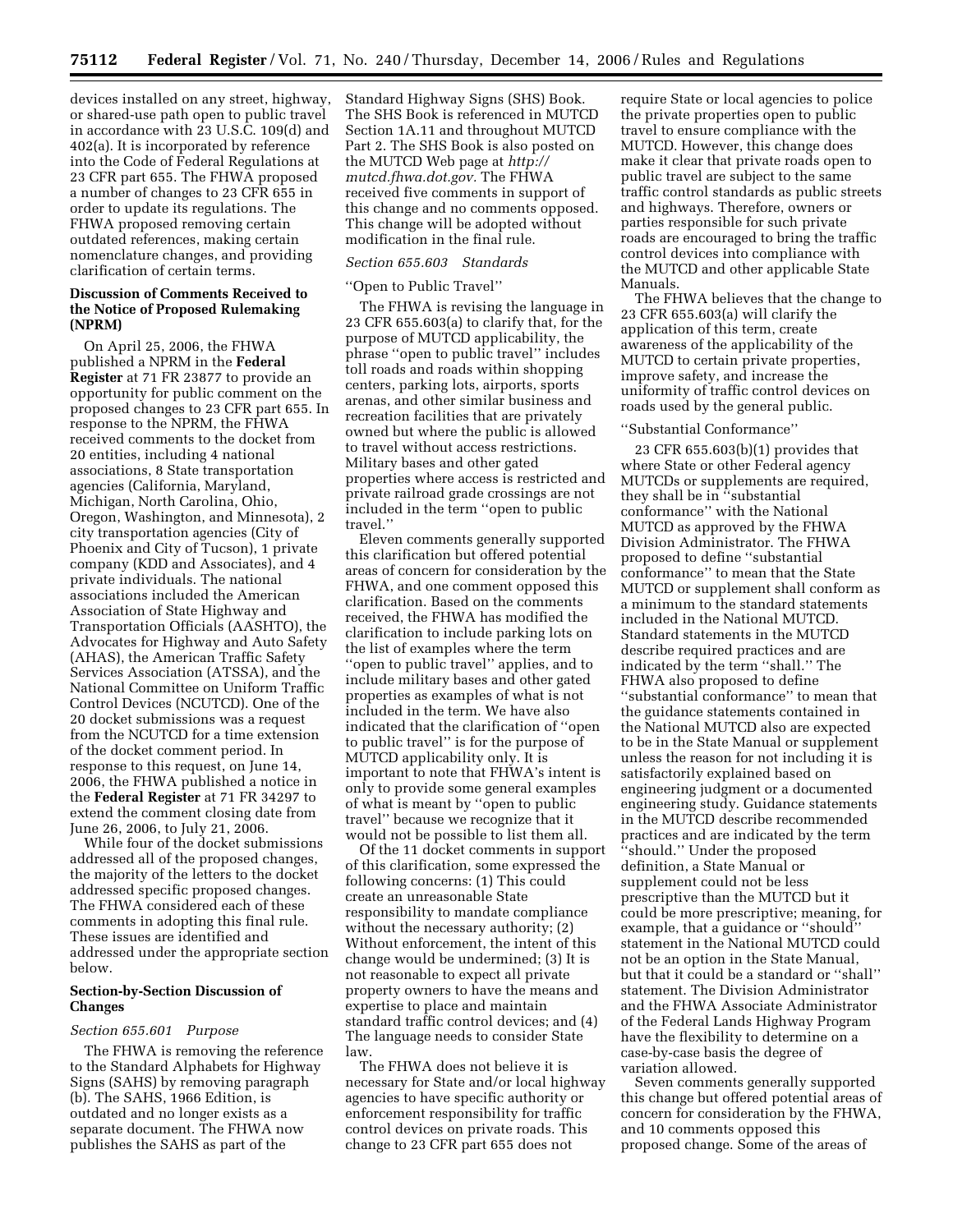concern from those who supported the change included the following: (1) Agree that there needs to be a definition but do not agree that all ''shalls'' must be included. (2) Agree, but what happens if States have specific legislation which conflicts with the standards. (3) The proposed definition is fundamentally sound, but will be challenging to meet because of statutory laws that differ from the MUTCD. (4) This change puts unfair liability on cities, particularly the part of the definition that suggests State Manuals or supplements cannot be less prescriptive than the National MUTCD. In urban conditions, there may be any number of reasons why a less prescriptive proposal would still meet the goal of providing adequate uniformity (*i.e.*, the MUTCD requires overhead signs for all HOV but in urban areas this may not be possible).

Some of the comments from those opposed to this change included the following: (1) A State's right to use alternative techniques that are equal to or better than the MUTCD should be protected. (2) The definition does not allow flexibility to accommodate State and local issues. (3) States should retain the option to deviate from standard statements. (4) In some situations, legislative action would put the State in conflict with the National MUTCD.

The FHWA agrees with the comments above that suggest this regulation should address the impact of State laws that may force non-conformance with the National MUTCD and should allow more flexibility to accommodate State and local issues. Therefore, in addition to the definition provided for substantial conformance as it applies to the standard statements in the National MUTCD, the FHWA is also adding the following sentence to 23 CFR 655.603(b)(1) to address these comments: ''The FHWA Division Administrators and Associate Administrator for the Federal Lands Highway Program may grant exceptions in cases where a State MUTCD or supplement cannot conform to standard statements in the National MUTCD because of the requirements of a specific State law that was in effect prior to the effective date of this final rule, provided that the Division Administrator or Associate Administrator determines based on information available and documentation received from the State that the non-conformance does not create a safety concern.'' In addition to the definition for substantial conformance as it applies to the guidance statements in the National MUTCD, the FHWA is modifying the sentence to read: ''The guidance statements contained in the National

MUTCD shall also be in the State Manual or supplement unless the reason for not including it is satisfactorily explained based on engineering judgment, specific conflicting State law, or a documented engineering study.'' Finally, since the FHWA is adding flexibility in the description of substantial conformance as it relates to standard and guidance statements in the National MUTCD, the FHWA agrees that describing State Manuals or supplements in terms of being either ''less prescriptive'' or ''more prescriptive'' is not necessary and the language has been removed from this final rule.

These additional comments were also submitted to the docket and were handled as follows: (1) Defining substantial conformance should be left up to the Division Office in each State. (2) Eliminates right of practitioner to exercise engineering judgment and destroys the only current method by which FHWA employees get to consult and exchange ideas with practitioners. (3) States should not have to incur cost of engineering study to deviate from guidance statements. The FHWA believes that the concern about the Division Office involvement is already addressed because the Division Administrator is an integral part of the process for adopting State Manuals or supplements and this does not change by incorporating any of these changes in the final rule. The FHWA believes that the comment about ''engineering judgment'' is also addressed in that States have a choice of using engineering judgment to explain deviations from the guidance statements and unlike an engineering study, engineering judgment does not involve a cost. One comment suggested that FHWA should conduct a thorough review of State exceptions or supplements and search for ways to improve the 2003 MUTCD before making this change. The FHWA believes that this comment is beyond the intent of this rulemaking activity.

#### ''Issuance Date''

In the current  $\S 655.603(b)(1)$ , States or other Federal agencies are required to adopt the National MUTCD within 2 years of issuance any changes. The term ''issuance date'' is incorrect nomenclature and the FHWA is changing this term to ''effective date.'' The effective date occurs 30 days after a final rule is published in the **Federal Register** in order to allow parties affected by the rule a reasonable time to prepare for the effective date of a rule, or to take any other action which a final rule may prompt. The FHWA is also

moving this discussion to new paragraph (b)(3). The FHWA received four comments in support of this change and no comments opposed. This change will be adopted without modification in the final rule.

# Two-Year Adoption Period for States That Automatically Adopt the MUTCD

The FHWA is revising the second sentence in § 655.603(b)(1) to include language that will provide the Division Administrators and the Associate Administrator of the Federal Lands Highway Program the flexibility to allow States that automatically adopt the MUTCD immediately upon the effective date, the option of a 2-year adoption period. This will give States the opportunity to use their existing stocks of certain noncompliant traffic control devices and complete construction projects with previously approved plans that have certain noncompliant traffic control devices under the new MUTCD. The FHWA is also moving this discussion to new § 655.603(b)(3). The FHWA received five comments in support of this change and no comments opposed. This change will be adopted without modification in the final rule.

# Reorganization and Editorial Changes

In 23 CFR 655.603(b)(2), the FHWA is combining the first sentence, which gives the FHWA Associate Administrator of the Federal Lands Highway Program approval authority for Federal land management agencies' MUTCDs, with the discussion in 23 CFR 655.603(b)(1) which discusses the Division Administrator's authority to approve State MUTCDs and supplements. The second sentence in paragraph (b)(2) will now become the first and only sentence for paragraph (b)(2).

The FHWA is amending § 655.603(c) by removing footnote number and footnote reference ''2'' and adding in its place footnote number and footnote reference "1".

The FHWA is moving the discussion in § 655.603(d)(4) to § 655.603(d)(1). The discussion in § 655.603(d)(4) about the FHWA's option to establish target dates for achieving compliance with changes in the MUTCD is more appropriate for inclusion in § 655.603(d)(1). Therefore, § 655.603(d)(4) is removed.

The FHWA is removing § 655.603(e). This paragraph was originally included when the Specific Service Sign Program was first adopted on January 23, 1969, so that interested persons would be directed to the MUTCD for more details. Since the Specific Service Sign Program has been in the MUTCD for 35 years and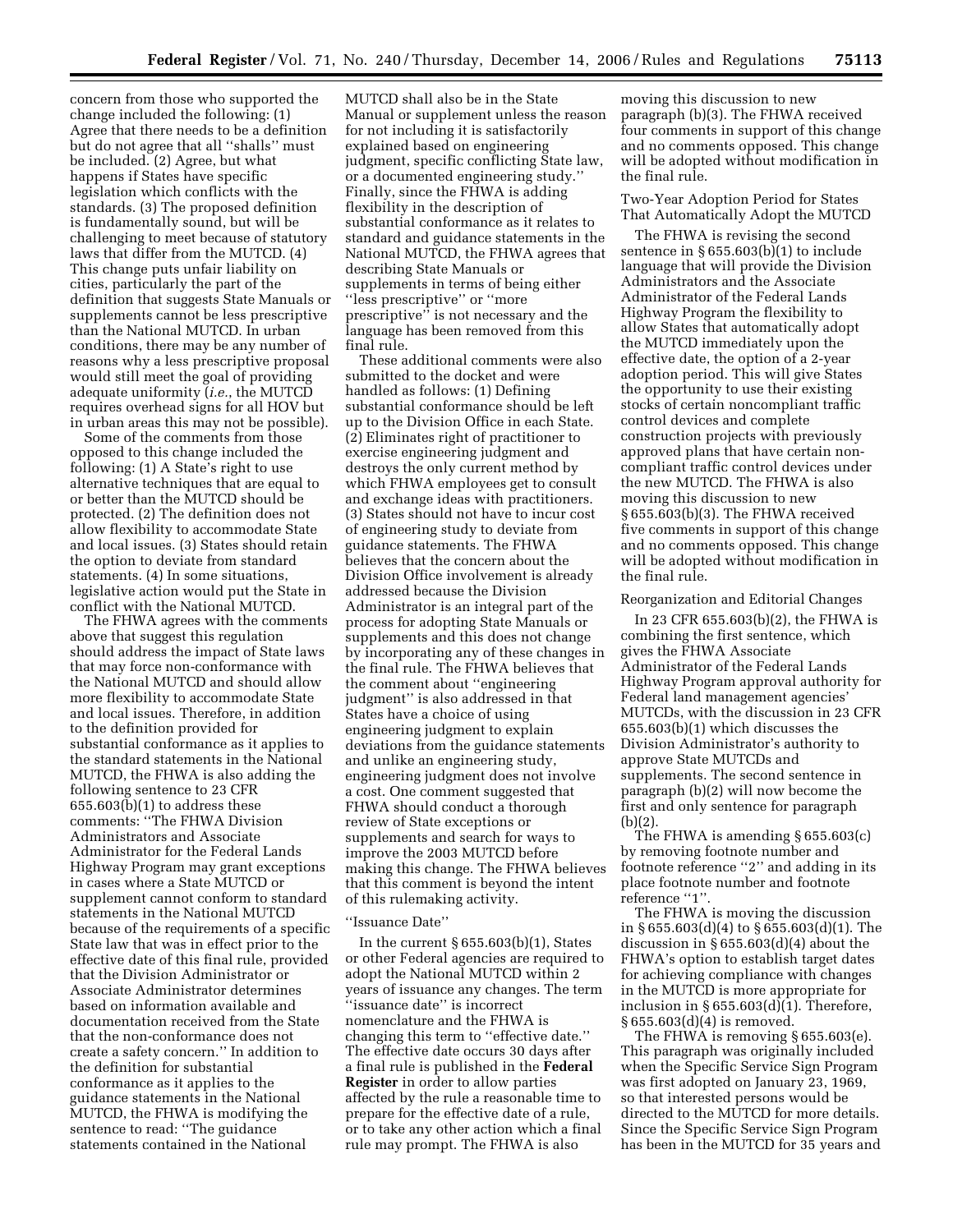the public is very familiar with this program, the FHWA believes that this information is no longer necessary or appropriate for inclusion in Title 23, Code of Federal Regulations.

The FHWA received three comments in support and no comments opposed to the above reorganization and editorial changes. These changes will be adopted without modification in the final rule.

# *Section 655.604 Achieving Basic Uniformity*

In § 655.604, paragraphs (a) and (b) indicate that the systematic upgrading of existing traffic control devices and installation of devices should be based on inventories made in accordance with 23 CFR 1204.4. That section refers to a program required by the former Highway Safety Program Standard Number 13, Traffic Engineering Services (23 CFR 1204.4), a NHTSA regulation that no longer exists. Therefore, the FHWA is removing this reference to 23 CFR 1204.4. The FHWA received five comments in support of this change and no comments opposed. Two of the comments that supported this change and understood why we are removing the outdated reference, did not agree with downgrading the contents of 23 CFR 1204.4 from standards to guidelines. This particular comment is outside the scope of this effort to update the information in 23 CFR part 655 and has not been addressed in this document. This change will be adopted without modification in the final rule.

### **Rulemaking Analysis and Notices**

# *Executive Order 12866 (Regulatory Planning and Review) and U.S. DOT Regulatory Policies and Procedures*

The FHWA has determined that this action would not be a significant regulatory action within the meaning of Executive Order 12866 or significant within the meaning of U.S. Department of Transportation regulatory policies and procedures. These changes are not anticipated to adversely affect, in any material way, any sector of the economy. The FHWA expects that these changes will provide clarity at little or no additional expense to public agencies or the motoring public. In addition, these changes would not create a serious inconsistency with any other agency's action or materially alter the budgetary impact of any entitlements, grants, user fees, or loan programs. Therefore, a full regulatory evaluation is not required.

# *Regulatory Flexibility Act*

In compliance with the Regulatory Flexibility Act (Pub. L. 96–354, 5 U.S.C. 601–612), the FHWA has evaluated the effects of these changes on small entities and has determined that this action would not have a significant economic impact on a substantial number of small entities.

This rule updates the authorities of the FHWA and referenced documents regarding MUTCD compliance on existing highways. Such updates will provide transportation entities with the appropriate points of contact regarding the MUTCD. The FHWA hereby certifies that these revisions would not have a significant economic impact on a substantial number of small entities.

#### *Unfunded Mandates Reform Act of 1995*

This final rule would not impose unfunded mandates as defined by the Unfunded Mandates Reform Act of 1995 (Pub. L. 104–4, 109 Stat. 48, March 22, 1995). This action will not result in the expenditure by State, local, and tribal governments, in the aggregate, or by the private sector, of \$128.1 million or more in any one year (2 U.S.C. 1532).

#### *Executive Order 13132 (Federalism)*

This action has been analyzed in accordance with the principles and criteria contained in Executive Order 13132 dated August 4, 1999, and the FHWA has determined that this action would not have sufficient federalism implications to warrant the preparation of a federalism assessment. The FHWA has also determined that this rulemaking will not preempt any State law or State regulation or affect the States' ability to discharge traditional State governmental functions.

# *Executive Order 13175 (Tribal Consultation)*

The FHWA has analyzed this action under Executive Order 13175, dated November 6, 2000, and believes that it would not have substantial direct effects on one or more Indian tribes; would not impose substantial direct compliance costs on Indian tribal governments; and would not preempt tribal law. Therefore, a tribal summary impact statement is not required.

#### *Executive Order 13211 (Energy Effects)*

The FHWA has analyzed this action under Executive Order 13211, Actions Concerning Regulations That Significantly Affect Energy Supply, Distribution, or Use. We have determined that it is not a significant energy action under that order because it is not likely to have a significant adverse effect on the supply, distribution, or use of energy. Therefore, a Statement of Energy Effects under Executive Order 13211 is not required.

# *Executive Order 12372 (Intergovernmental Review)*

Catalog of Federal Domestic Assistance program Number 20.205, Highway Planning and Construction. The regulations implementing Executive Order 12372 regarding intergovernmental consultation on Federal programs and activities apply to this program.

### *Paperwork Reduction Act*

Under the Paperwork Reduction Act of 1995 (PRA) (44 U.S.C. 3501, *et seq.*), Federal agencies must obtain approval from the Office of Management and Budget (OMB) for each collection of information they conduct, sponsor, or require through regulations. The FHWA has determined that this action does not contain collection information requirements for purposes of the PRA.

# *Executive Order 12988 (Civil Justice Reform)*

This action meets applicable standards in sections 3(a) and 3(b)(2) of Executive Order 12988, Civil Justice Reform, to minimize litigation, eliminate ambiguity, and reduce burden.

# *Executive Order 13045 (Protection of Children)*

The FHWA has analyzed this action under Executive Order 13045, Protection of Children from Environmental Health Risks and Safety Risks. The FHWA certifies that this action would not concern an environmental risk to health or safety that may disproportionately affect children.

# *Executive Order 12630 (Taking of Private Property)*

The FHWA does not anticipate that this action would affect a taking of private property or otherwise have taking implications under Executive Order 12630, Governmental Actions and Interference with Constitutionally Protected Property Rights.

#### *National Environmental Policy Act*

The agency has analyzed this action for the purpose of the National Environmental Policy Act of 1969 (42 U.S.C. 4321–4347) and has determined that it would not have any effect on the quality of the environment.

#### *Regulation Identification Number*

A regulation identification number (RIN) is assigned to each regulatory action listed in the Unified Agenda of Federal Regulations. The Regulatory Information Service Center publishes the Unified Agenda in April and